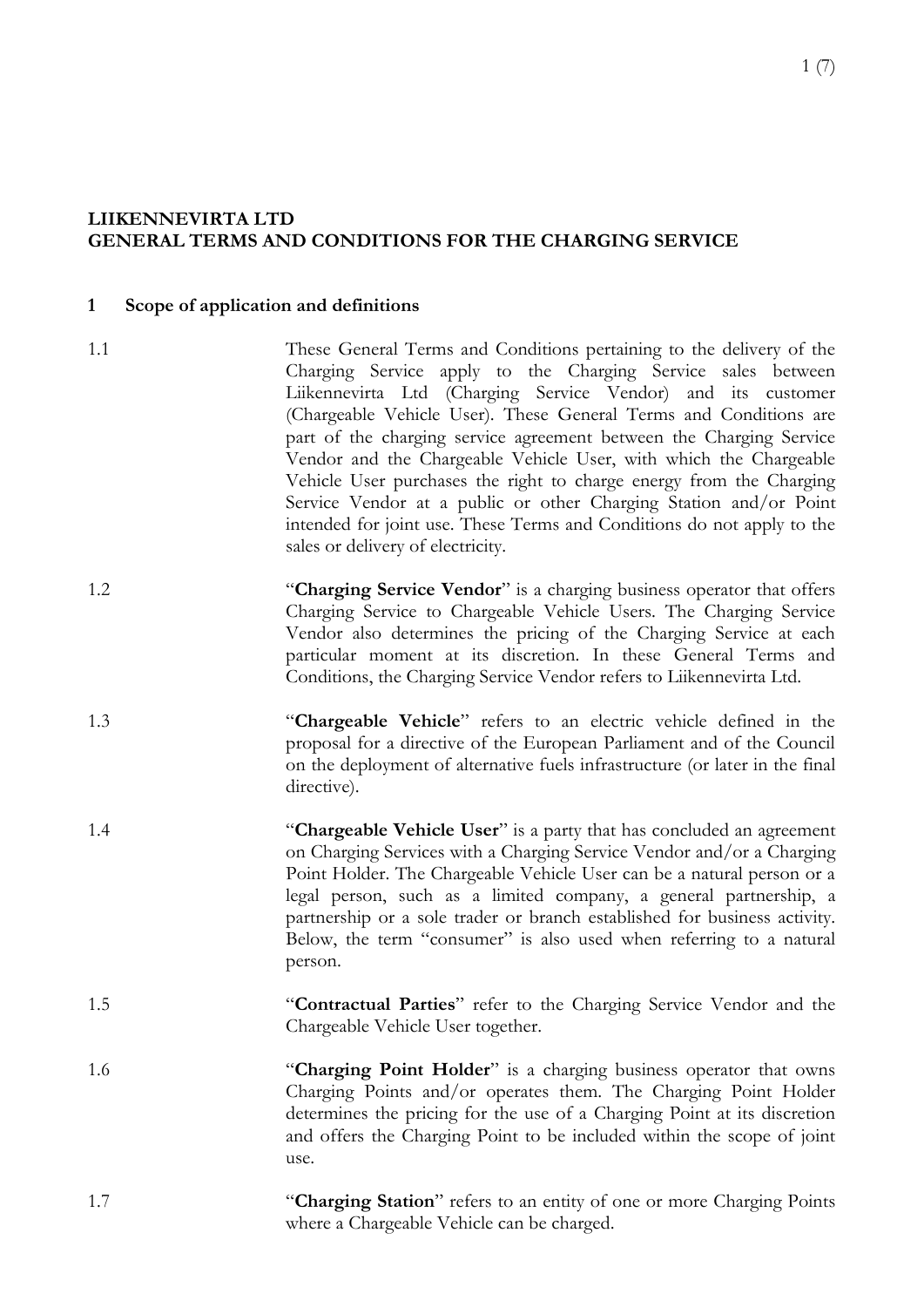- 1.8 "**Charging Service**" refers to a service compliant with these Terms and Conditions and offered to the Chargeable Vehicle User on the basis of which the Chargeable Vehicle User may use Charging Points and access related services.
- 1.9 "**Charging Points**" refer to those slow and quick charging points that make it possible to feed electricity directly to a Chargeable Vehicle with a maximum power of 22 kW (a slow charging point) or with power of more than 22 kW (a quick charging point).
- 1.10 "**RFID Charge Card**" refers to a card delivered to the Chargeable Vehicle User, enabling the identification of the Chargeable Vehicle User at a Charging Station and/or Point.
- 1.11 **"Balancing Power"** refers to the change of the charging speed or the interruption of the charging of the Chargeable Vehicle or the feeding of the energy stored in the battery of the Chargeable Vehicle into the grid. The party in charge of the electricity system (the main grid operator, in Finland Fingrid Plc) is under an obligation to make preparations for sudden imbalances in the electricity system. In case of disruption, the main grid operator must quickly either increase production of electricity from other resources or reduce consumption. The Charging Points may be automatically issued a command to decrease charging power in case of disruption. The charging interruption usually lasts only a short period of time.

## **2 Concluding the charging service agreement**

- 2.1 The charging service agreement is concluded between the Contractual Parties either until further notice or for a fixed period.
- 2.2 The charging service agreement is concluded in electronic format in Liikennevirta Ltd's online service at liikenne.virta.fi. Upon the conclusion of the charging service agreement, the Chargeable Vehicle User shall sign up as a user of the Charging Service and commit to adhering to these General Terms and Conditions for the Charging Service.
- 2.3 If one of the Contractual Parties is a consumer, the regulations set out in the Finnish Consumer Protection Act (38/1978) with regard to the confirmation of information in distance selling shall be adhered to, in addition to the above. After the conclusion of the charging service agreement, the consumer shall be sent a confirmation notification either by mail or electronically, stating the following: 1) the name and address of the Charging Service Vendor as well as the Vendor's location if this is not expressed in the address; 2) the main features of the Charging Service; 3) the price, handling charges and payment terms of the service; 4) other terms and conditions applicable to the charging service agreement; 5) information and instructions for exercising the cancellation right and the fact that the charging service agreement cannot be cancelled after the execution of the service has been started with the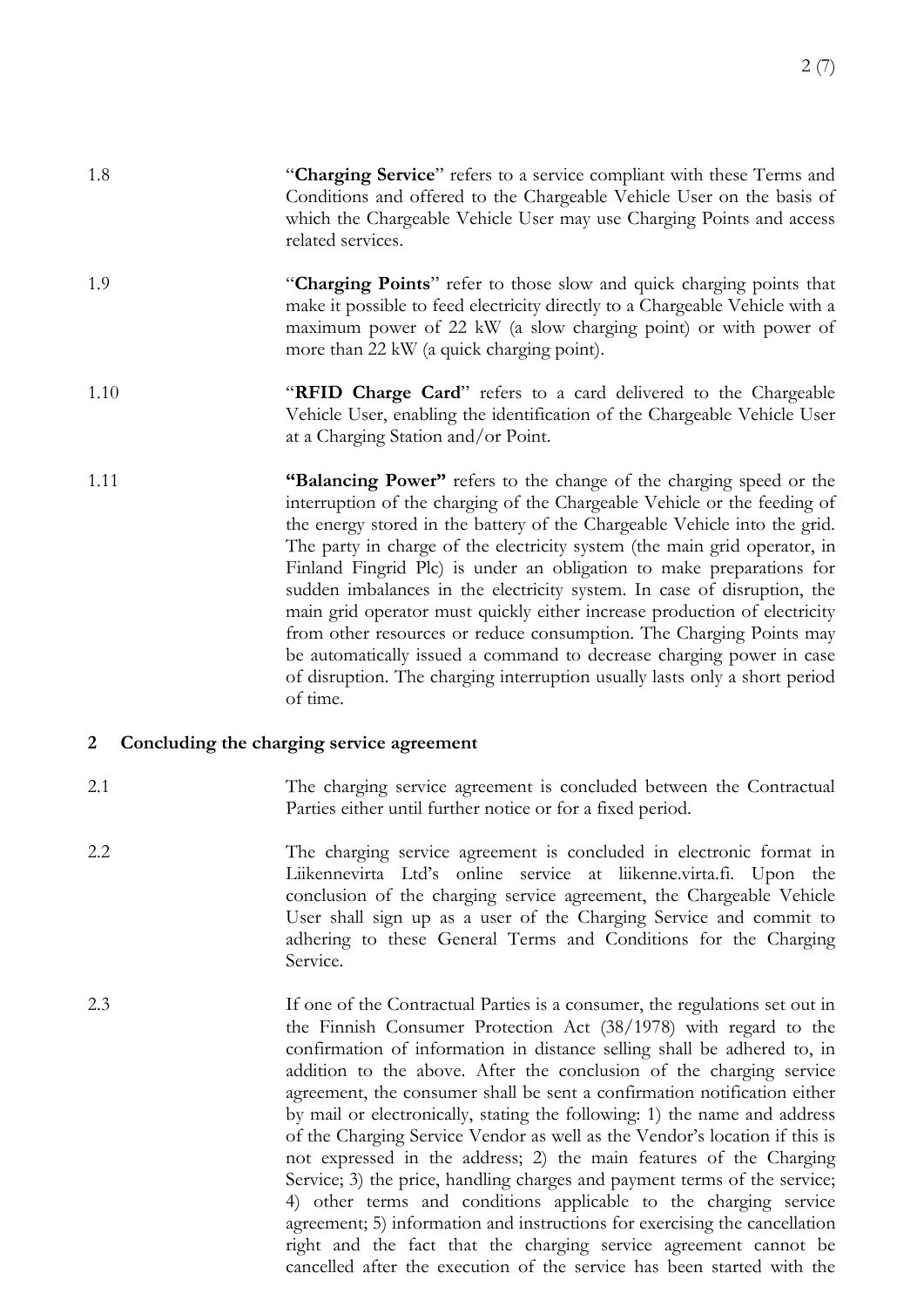consumer's consent;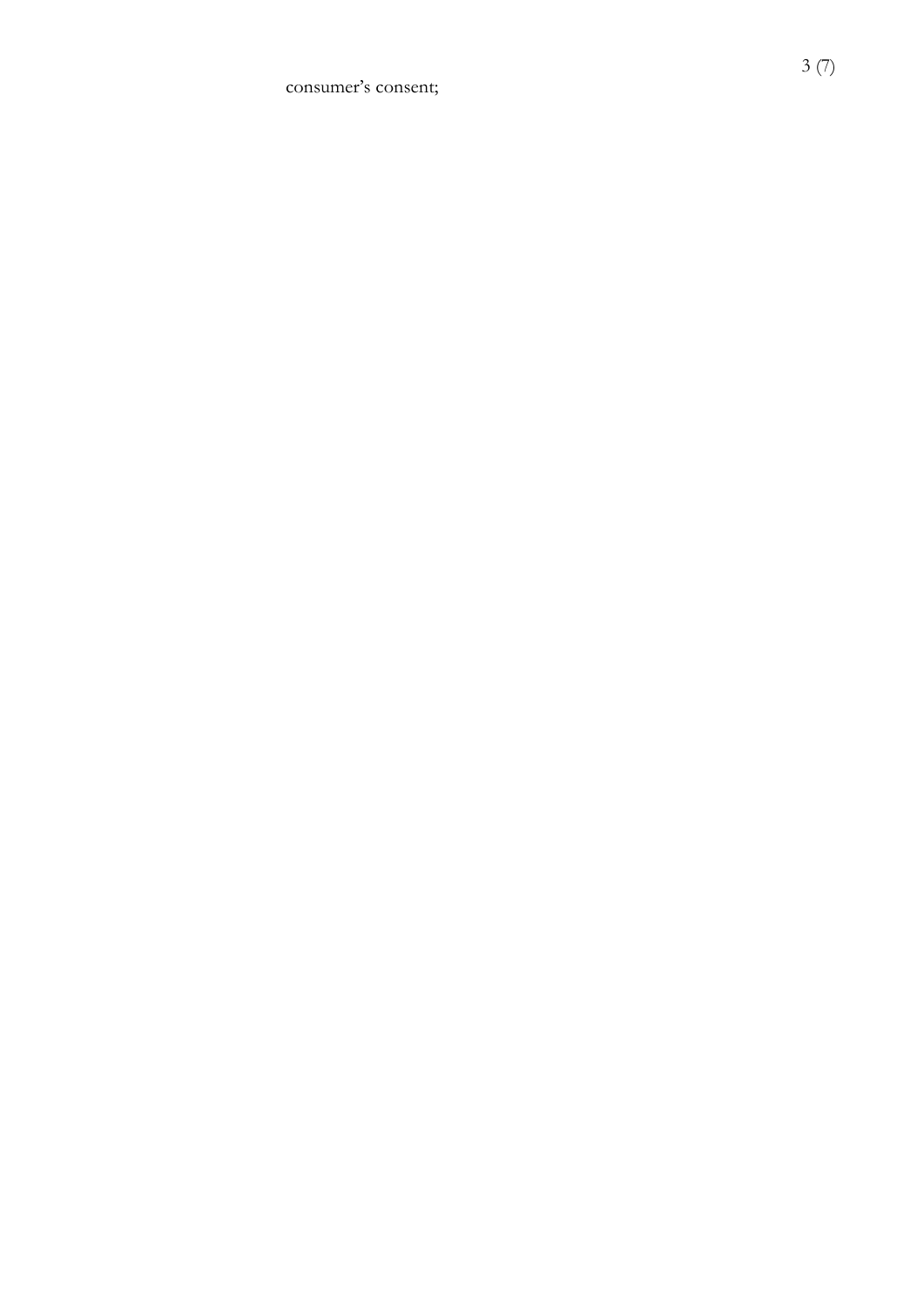6) address and contact details to which the consumer can submit his/her complaint; 7) information about the guarantee and the available repair and maintenance services; and 8) terms and conditions for terminating the charging service agreement if the agreement is valid until further notice or for a period exceeding one (1) year.

2.4 As referred to in Item 2.3 above, the consumer shall have the right to cancel the charging service agreement by informing the Charging Service Vendor of

> the cancellation within fourteen (14) days of the receipt of the confirmation notification. Nevertheless, the consumer shall not have the cancellation right if the delivery of the Charging Service and the charging of the Chargeable Vehicle has been started before the end of the cancellation period.

#### **3 Rights and obligations of the Contractual Parties in the delivery of the Charging Service**

- 3.1 The Charging Service Vendor shall be entitled to require that the electrical equipment and installations of the Chargeable Vehicle meet the requirements set out in the legislation, official regulations and the charging service agreement as well as other technical requirements required for the delivery and use of the Charging Service. The requirements can be found in the online service of the Charging Service Vendor as well as at Charging Points. The Charging Service Vendor shall not be responsible for any aspects related to the delivery or non-delivery of the Charging Service if this results from the Chargeable Vehicle not meeting the requirements mentioned above.
- 3.2 The use of a Charging Station and/or Charging Point requires that the Chargeable Vehicle User identifies him-/herself either with an RFID Charge Card or other technical devices or means (such as a mobile application and an SMS) provided by the Charging Service Vendor. The identification must be carried out before the charging of the Chargeable Vehicle.
- 3.3 The Charging Service Vendor shall deliver the RFID Charge Card by mail to the Chargeable Vehicle User to the address that the User has indicated in connection with the conclusion of the charging service agreement. The Chargeable Vehicle User shall be responsible for storing the RFID Charge Card carefully and seeing to it that the Card does not fall into unauthorised hands. The Chargeable Vehicle User shall be responsible for all actions that have been executed with the RFID Charge Card within the limits of the access rights during the validity of the card. The above also applies to the actions executed with other Chargeable Vehicle User's credentials required for the use of the Charging Service. The Chargeable Vehicle User must immediately inform the Charging Service Vendor of the loss of the RFID Charge Card, after which the card is voided by the Charging Service Vendor without delay. The voiding of the RFID Charge Card is communicated to the Chargeable Vehicle User separately. In case the RFID Charge Card is lost, the Chargeable Vehicle User receives a new RFID Charge Card,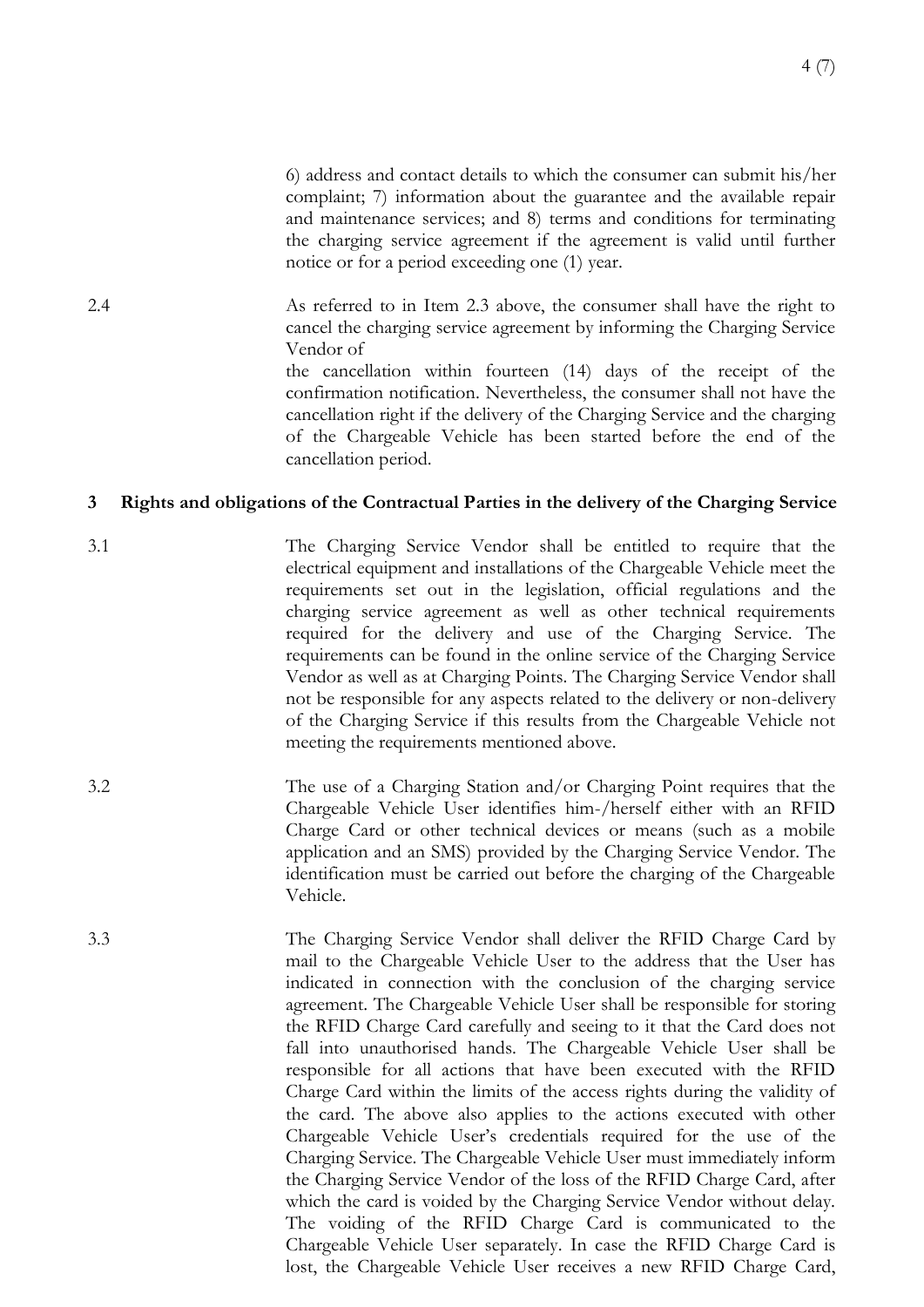which may be subject to a separate charge.

3.4 When charging a vehicle, the Chargeable Vehicle User must see to it that the usage instructions of the Charging Station and/or Charging Point are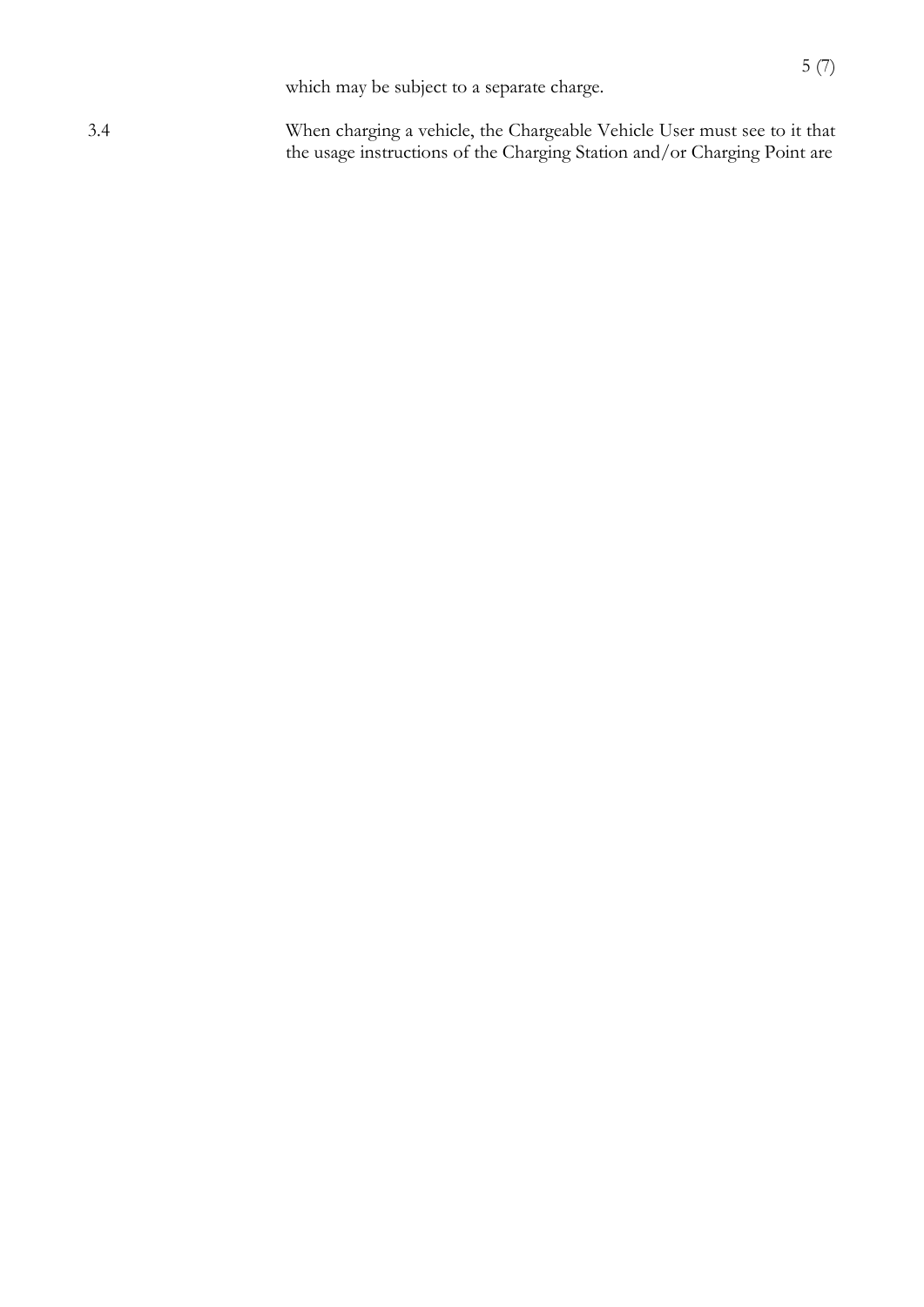adhered to carefully. The Chargeable Vehicle User shall be liable for all damage caused by him-/herself to the Charging Service Vendor due to a Charging Point being damaged and/or broken if the Chargeable Vehicle User has not adhered to instructions provided and/or the damage has been caused by the negligence of the Chargeable Vehicle User. The Chargeable Vehicle User must immediately notify the Charging Point Holder of any defect or problem he/she detects at a Charging Station and/or Charging Point according to the instructions at the Charging Station and/or Charging Point or other material delivered to the Chargeable Vehicle User.

3.5 The Charging Service Vendor shall not be responsible for any potential disruptions, delays or errors in the Chargeable Vehicle Charging Service, the smoothness of use, the non-functionality of an RFID Charge Card or other technical means of identification or other damage caused by issues related to the use or functionality of the Charging Service. In addition, the Charging Service Vendor shall not be responsible for any potential disruptions, delays or errors in the operations of an external service provider, the smoothness of use or other damage caused by issues related to the use or functionality of the Charging Service. If one of the Contractual Parties is a consumer, the regulations set out in Chapters 5, 8 and 9 of the Finnish Consumer Protection Act (38/1978) shall be adhered to, as applicable, with regard to the delivery of the Charging Service and the consequences of a delay.

3.6 In order to prevent damage or if damage is threatened or has already occurred, the Contractual Parties shall take all damage prevention or limitation measures that can be reasonably demanded and required of a Contractual Party.

## **4 Service price list, invoicing, interest for late payment and Charging Service interruption**

- 4.1 Service price list, invoicing and interest for late payment
- 4.1.1 For the use of the Charging Service, the Chargeable Vehicle User shall be charged fees according the service price list valid at that particular moment or fees that have been otherwise communicated to the Chargeable Vehicle User. The service fees valid at each particular moment have been defined in more detail at Liikennevirta Ltd's website at liikenne.virta.fi and/or in the map service offered by Liikennevirta Ltd at app.virta.fi.
- 4.1.2 The use of the Charging Service shall be paid for on a prepaid basis so that the Chargeable Vehicle User transfers the desired amount of money to his/her customer account to be used for the Charging Service. After each charging transaction, the amount corresponding to the transaction is charged from the customer account. The Charging Service Vendor shall deliver a monthly receipt of the use of the Charging Service, including each charging transaction executed during the month in question. The Chargeable Vehicle User must see to it that his/her customer account has sufficient balance for the charging transaction.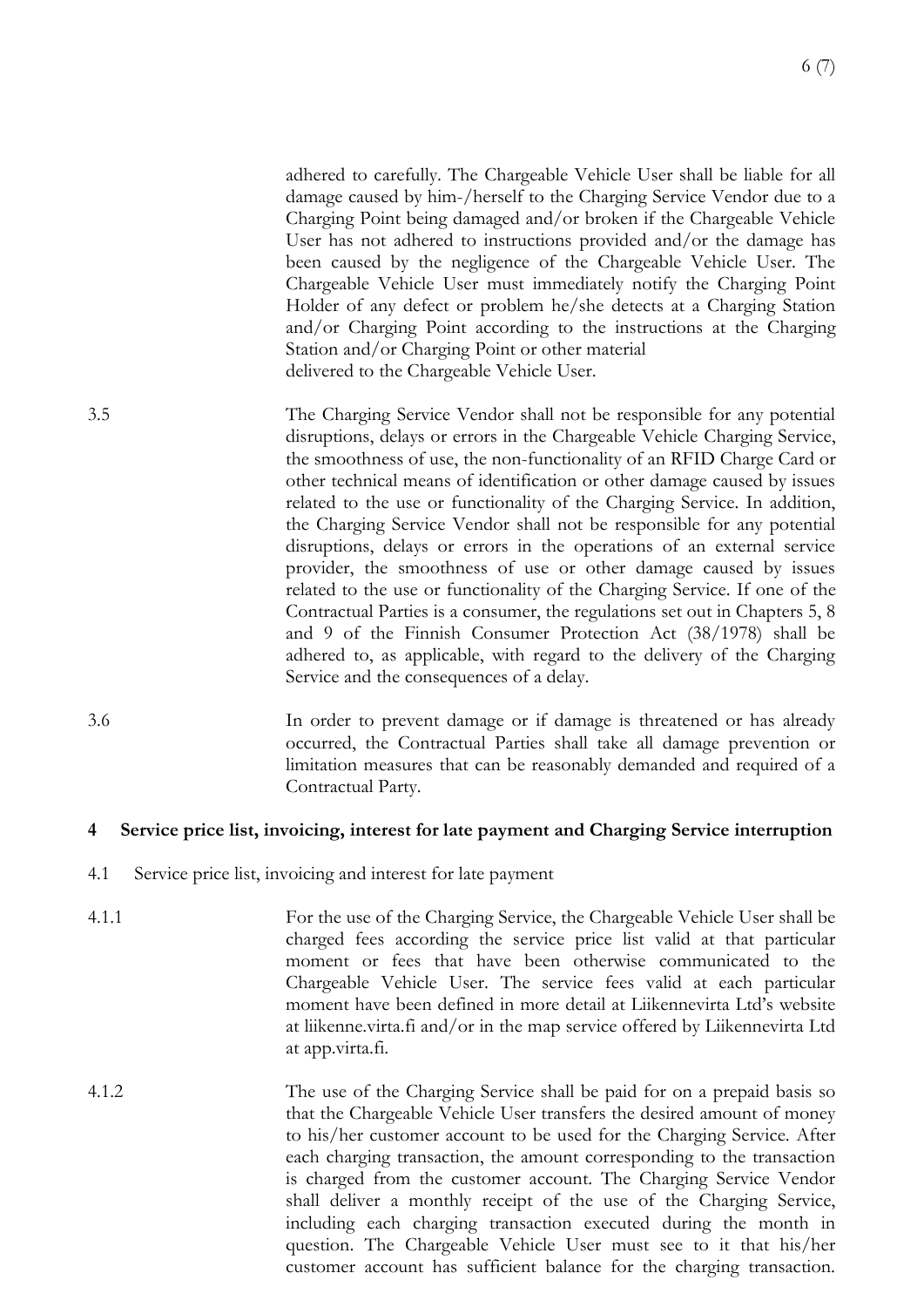7 (7) The Chargeable Vehicle User may transfer money to his/her customer account at any time.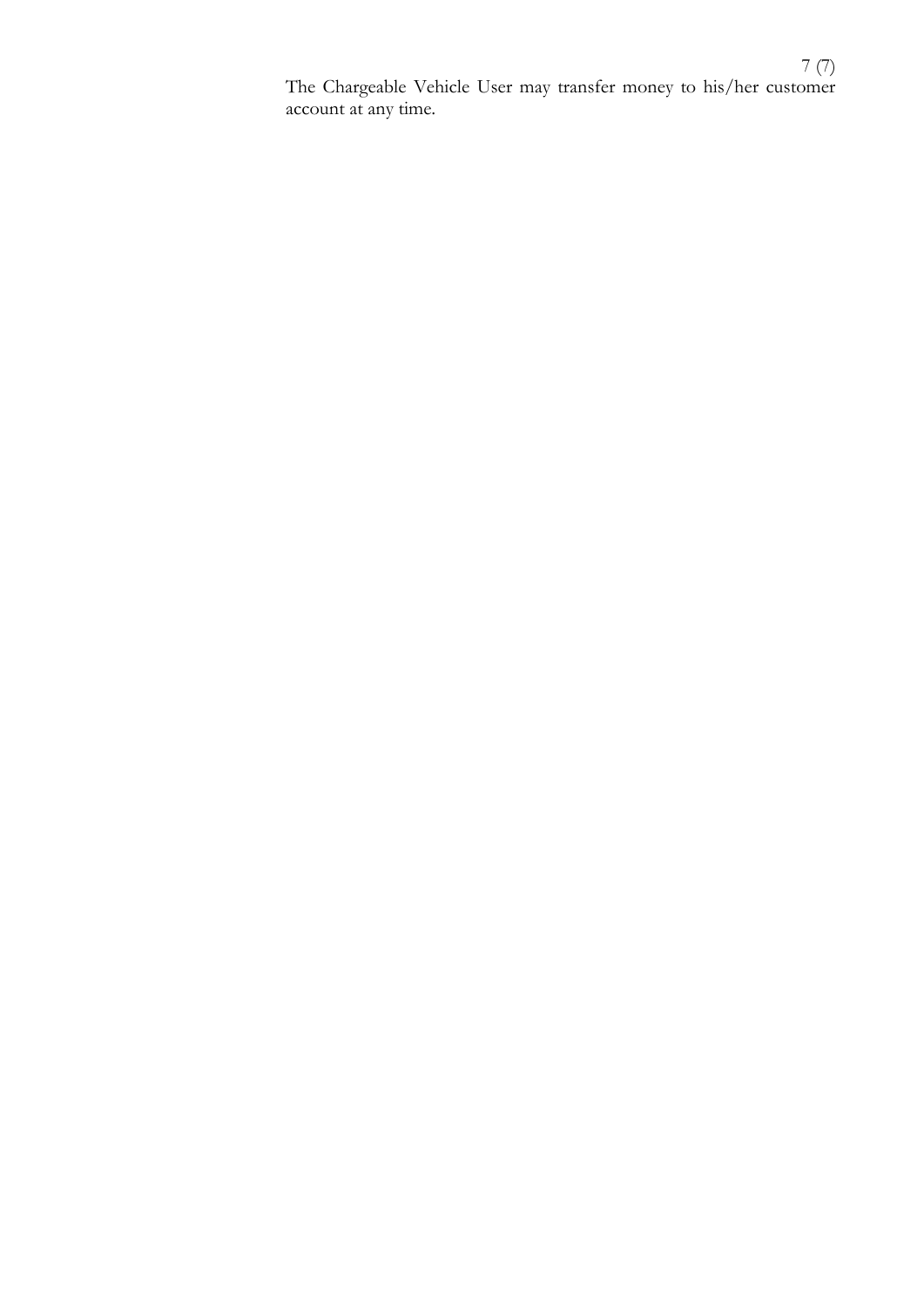The Chargeable Vehicle User may also enable automatic debits, in which case the User's payment card will be automatically charged for a certain amount when the balance of the customer account falls under a certain limit as indicated by the Charging Service Vendor at that particular moment. The payment service is provided by a partner of the Charging Service Vendor.

- 4.1.3 If the customer account of the Chargeable Vehicle User is overdrawn, the Charging Service Vendor shall be entitled to charge reasonable expenses and costs incurred to it by the overdraft as well as interest for late payment for the overdraft amount pursuant to the Finnish Interest Act (633/1982). The interest for late payment shall be charged starting from the date of the overdraft.
- 4.1.4 The Charging Service Vendor shall be entitled to collect a minimum charge of EUR 1 per month to cover costs related to the customer relationship maintenance. If the value of the charging transactions of the month in question exceeds the amount of EUR 1, the minimum charge will not be collected.
- 4.2 Charging Service interruption
- 4.2.1 The Charging Service Vendor shall be entitled to include services related to the use of Balancing Power within the scope of this agreement. The party in charge of the electricity system (the main grid operator, in Finland Fingrid Plc) is under an obligation to make preparations for sudden imbalances in the electricity system. In case of disruption, the main grid operator must quickly either increase production of electricity from other resources or reduce consumption. The Charging Points may be automatically issued a command to decrease charging power in case of disruption. The charging interruption usually lasts only a short period of time. The Terms and Conditions of this Item 4.2.1 shall enter into force at the earliest during 2015. The Charging Service Vendor shall be entitled, if necessary, to change the Terms and Conditions according to Item 5.1.
- 4.2.2 The Charging Service Vendor shall be entitled to interrupt the provision of the Charging Service temporarily for the duration of necessary maintenance and update actions. Furthermore, the Charging Service may be interrupted in order to ensure power system and electricity balance management, quality of electricity supply or other similar aspects.
- 4.2.3 The Charging Service Vendor shall be entitled to refuse to provide the service and to immediately interrupt the service delivered to the Chargeable Vehicle User if official regulations or court orders so require or if it is suspected that the Charging Service is used without permission, against the Terms and Conditions of the charging service agreement or otherwise unlawfully or inappropriately considering the purpose of the Charging Service.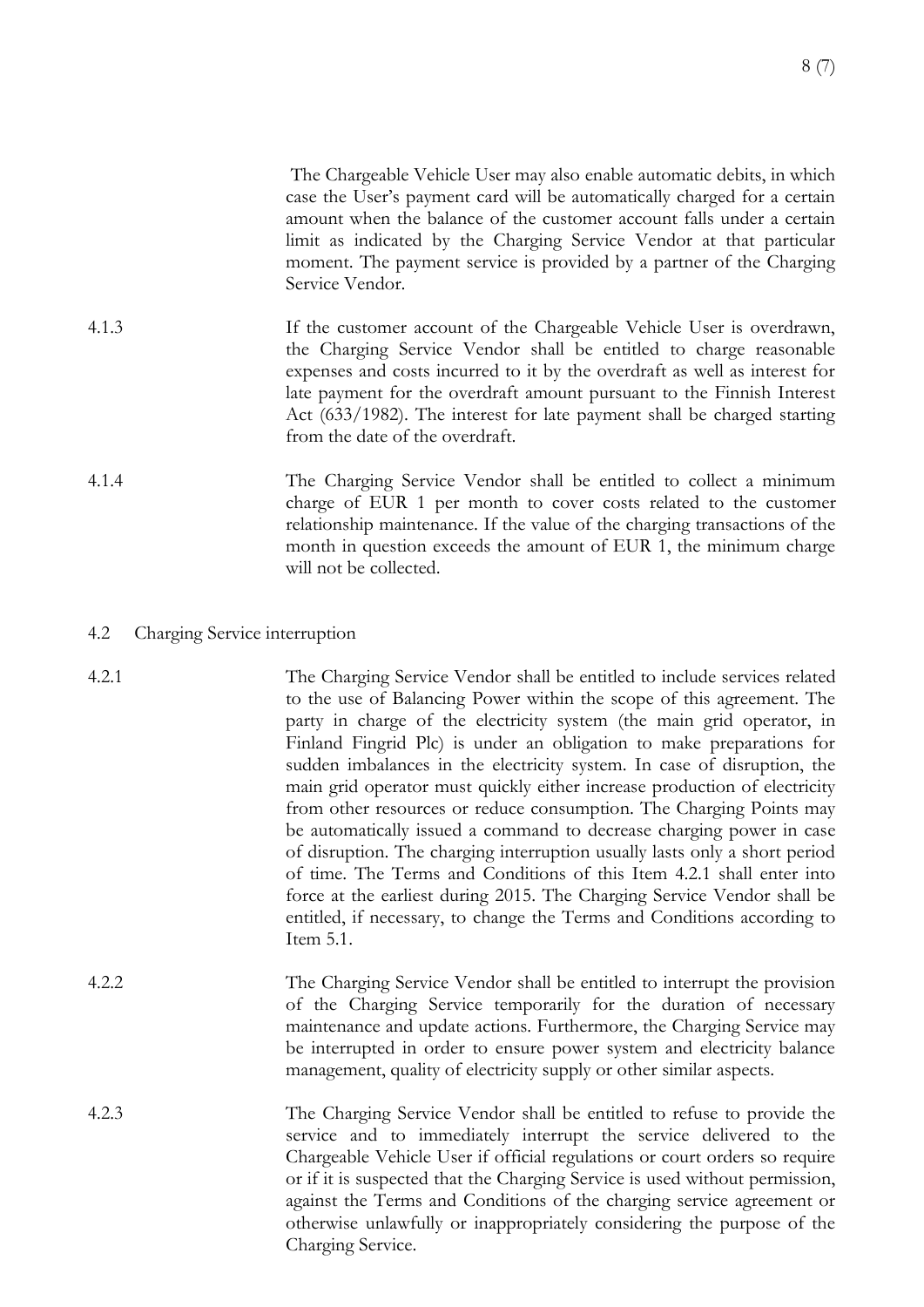- 9 (7) 4.2.4 The Charging Service Vendor shall inform, in advance if possible, the Chargeable Vehicle User electronically or in another manner considered suitable by the Vendor of the reason for the Charging Service interruption and the time of the service delivery interruption.
- 4.2.5 If the delivery of the Charging Service is interrupted due to a reason caused by the Chargeable Vehicle User, the Chargeable Vehicle User shall not be released from payment or other obligations to the Charging Service Vendor. In addition, the Charging Service Vendor shall be entitled to charge a reasonable fee for sending a written or electronic interruption notification, plus potential handling charges, from the Chargeable Vehicle User.

# **5 Changing Terms and Conditions or prices, transfer and termination of the agreement**

- 5.1 The Contractual Parties may jointly agree on changing the charging service agreement. The Charging Service Vendor also reserves the right to change the Terms and Conditions of the charging service agreement by notifying the Chargeable Vehicle User of this electronically or in another written manner considered suitable by the Vendor, provided that the notification is made at least three (3) weeks in advance and the change to the agreement is reasonable considering the price and other influencing factors.
- 5.2 The Chargeable Vehicle User may not transfer the charging service agreement to a third party. The Charging Service Vendor shall be entitled to transfer the charging service agreement to another charging service vendor. The Terms and Conditions of the charging service agreement may not be changed in connection with the transfer. The Chargeable Vehicle User shall be informed of the transfer at the latest in connection with the first invoice from the new Charging Service provider.
- 5.3 A fixed-term charging service agreement terminates at the end of the term or due to being dissolved.
- 5.4 A charging service agreement that is valid until further notice terminates due to being terminated or dissolved. Each Contractual Party may terminate the charging service agreement with a termination period of two (2) weeks, unless otherwise agreed.
- 5.5 The Charging Service Vendor shall be entitled to dissolve the charging service agreement if the Chargeable Vehicle User has materially violated his/her obligations that are based on the charging service agreement or if the Charging Service has been interrupted as described above under Item 4.2.3 due to the Chargeable Vehicle User's actions or negligence if it is suspected that the Charging Service is used without permission, against the Terms and Conditions of the charging service agreement or inappropriately considering the purpose of the Charging Service. The Chargeable Vehicle User shall be entitled to dissolve the charging service agreement if the Charging Service has remained interrupted for more than one (1) day (24 hours) unless the delay is due to force majeure.